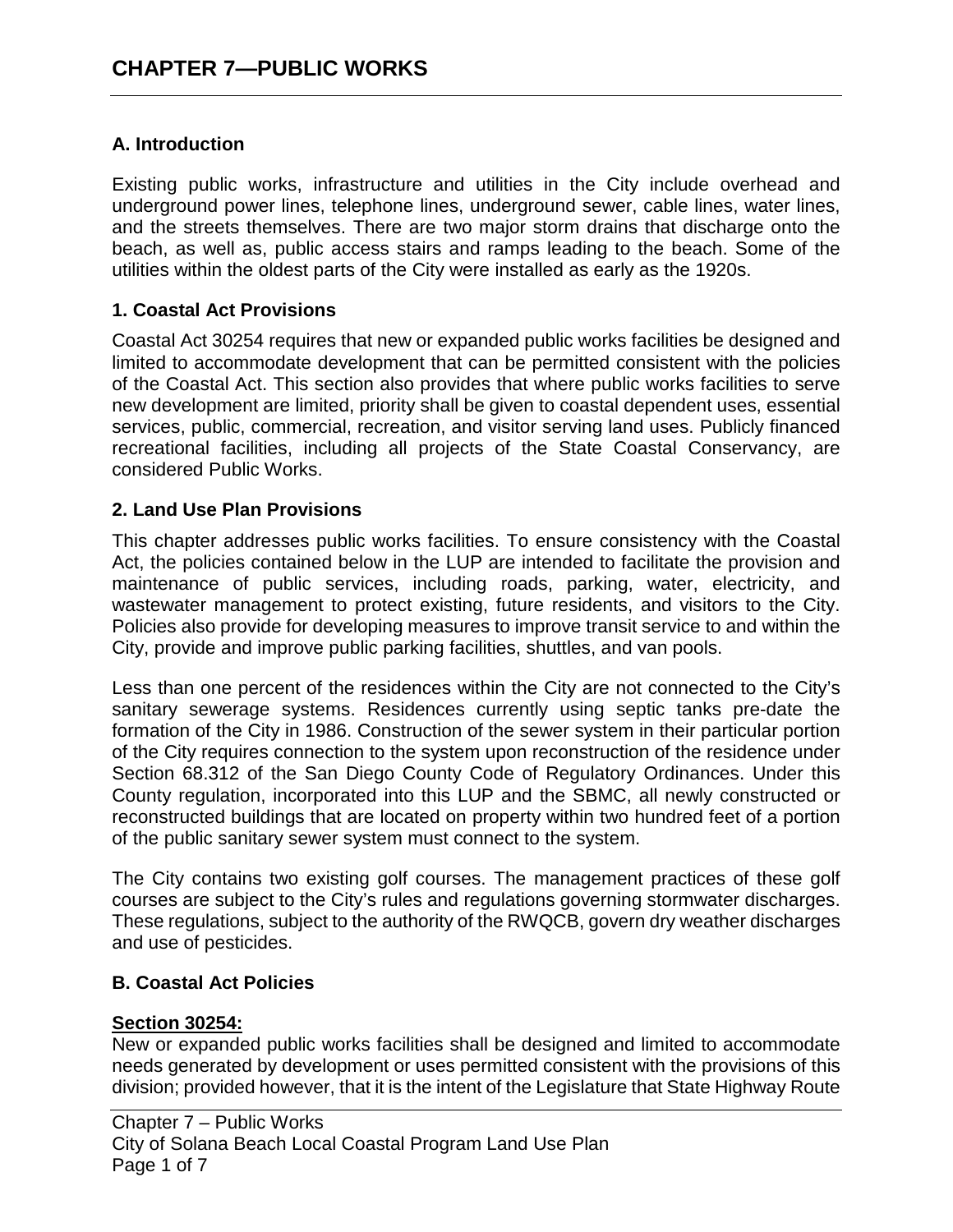l in rural areas of the coastal zone remain a scenic two-lane road. Special districts shall not be formed or expanded except where assessment for, and provision of, the service would not induce new development inconsistent with this division. Where existing or planned public works facilities can accommodate only a limited amount of new development, services to coastal dependent land use, essential public services and basic industries vital to the economic health of the region, state, or nation, public recreation, commercial recreation, and visitor serving land uses shall not be precluded by other development.

### **Section 30254.5:**

Notwithstanding any other provision of law, the commission may not impose any term or condition on the development of any sewage treatment plant that is applicable to any future development that the commission finds can be accommodated by that plant consistent with this division. Nothing in this section modifies the provisions and requirements of Sections 30254 and 30412.

### **C. Land Use Plan Policies**

### **1. General**

**Policy 7.1:** In applying the policies of this Chapter, Public Works shall be defined by PRC Section 30114, which states Public Works means the following:

- (a) All production, storage, transmission, and recovery facilities for water, sewerage, telephone, and other similar utilities owned or operated by any public agency or by any utility subject to the jurisdiction of the Public Utilities Commission, except for energy facilities.
- (b) All public transportation facilities, including streets, roads, highways, public parking lots and structures, ports, harbors, airports, railroads, and mass transit facilities and stations, bridges, trolley wires, and other related facilities.
- (c) All publicly financed recreational facilities, all projects of the State Coastal Conservancy, and any development by a special district.
- (d) All community college facilities.

**Policy 7.2:** Publicly financed recreational facilities and public access improvement projects shall be permitted consistent with the policies contained in the public access and recreation section of the LCP (Chapter 2) and the public access and recreation policies of the Coastal Act when located between the sea and the first public road. Any projects conducted or financed by the State Coastal Conservancy shall constitute public works facilities pursuant to the definition provided above in Policy 7.1.

#### **2. Circulation and Traffic**

**Policy 7.3:** Provide and maintain a local street network to move people and goods safely and efficiently.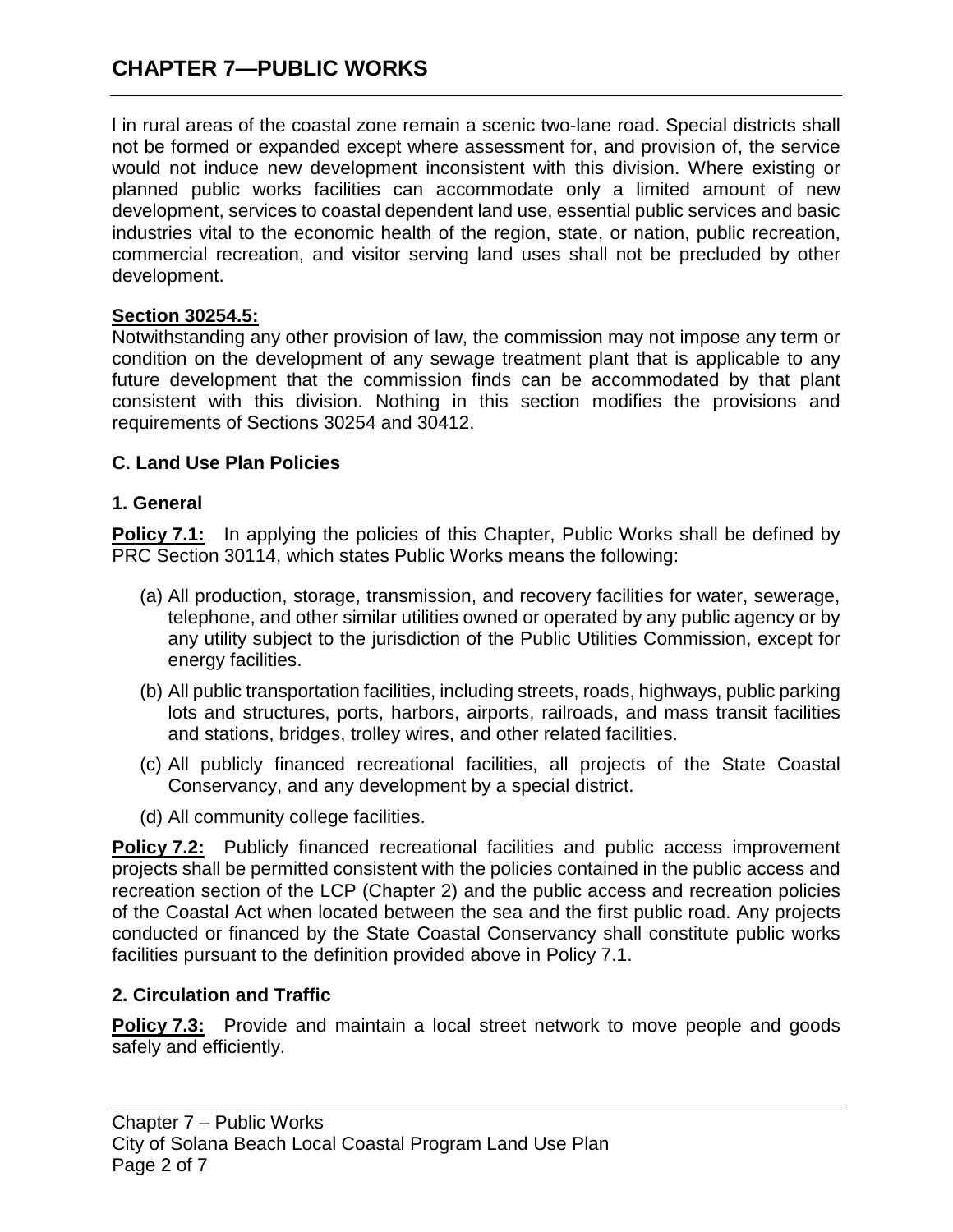# **CHAPTER 7—PUBLIC WORKS**

**Policy 7.4:** Maintain a minimum Level of Service (LOS) C at all intersections during non-peak hours and LOS D (volume/capacity ratio of 0.90 or less) at all intersections during peak hours and LOS D for Interstate 5 as an element of the Regional Transportation Plan (RTP) to ensure that traffic delays are kept to a minimum.

**Policy 7.5:** Promote a public transportation system that is safe, convenient, efficient, and meets the identified needs of the Solana Beach community and visitors.

**Policy 7.6:** Promote safe alternatives to motorized transportation that meet the needs of all City residents and visitors.

**Policy 7.7:** Provide an adequate supply of private off-street and public parking to meet the needs of residents and visitors to the City.

**Policy 7.8:** Continue to encourage a multi-modal transportation system to provide lowcost opportunities for the public to access beaches and other visitor serving areas within the City.

**Policy 7.9:** Encourage transit operators to provide low-cost transit service to beaches and other visitor serving areas, and to provide transit service within walking distance of higher density residential areas within the City.

**Policy 7.10:** Continue to encourage access to the Transit Station by buses and other alternatives to single occupancy vehicles.

**Policy 7.11:** Require new development and redevelopment to have a pedestrian orientation and provide access to public transportation where feasible.

**Policy 7.12:** Promote land use policies, which encourage reduced automobile use to attain and maintain healthy air quality.

**Policy 7.13:** Encourage employers to provide incentives for transit use, such as employee transit passes. Major commercial, retail, and residential developments shall be required to include facilities to support public transit and bicycling, to provide incentives for transit ridership and ride sharing, for example bus shelters, bus bulbs or pullouts, secure bicycle storage, parking cash-out programs, parking fees, or subsidies for transit ridership.

**Policy 7.14:** Remote parking facilities for employees of visitor serving commercial businesses should be allowed and encouraged.

**Policy 7.15:** Design new street, sidewalk, bicycle path, and recreational trail networks, including the Coastal Rail Trail and the California Coastal Trail, to encourage walking, bicycling, and transit ridership throughout the City.

**Policy 7.16:** Encourage a variety of housing types throughout the City to minimize commuting needs of all socioeconomic sectors.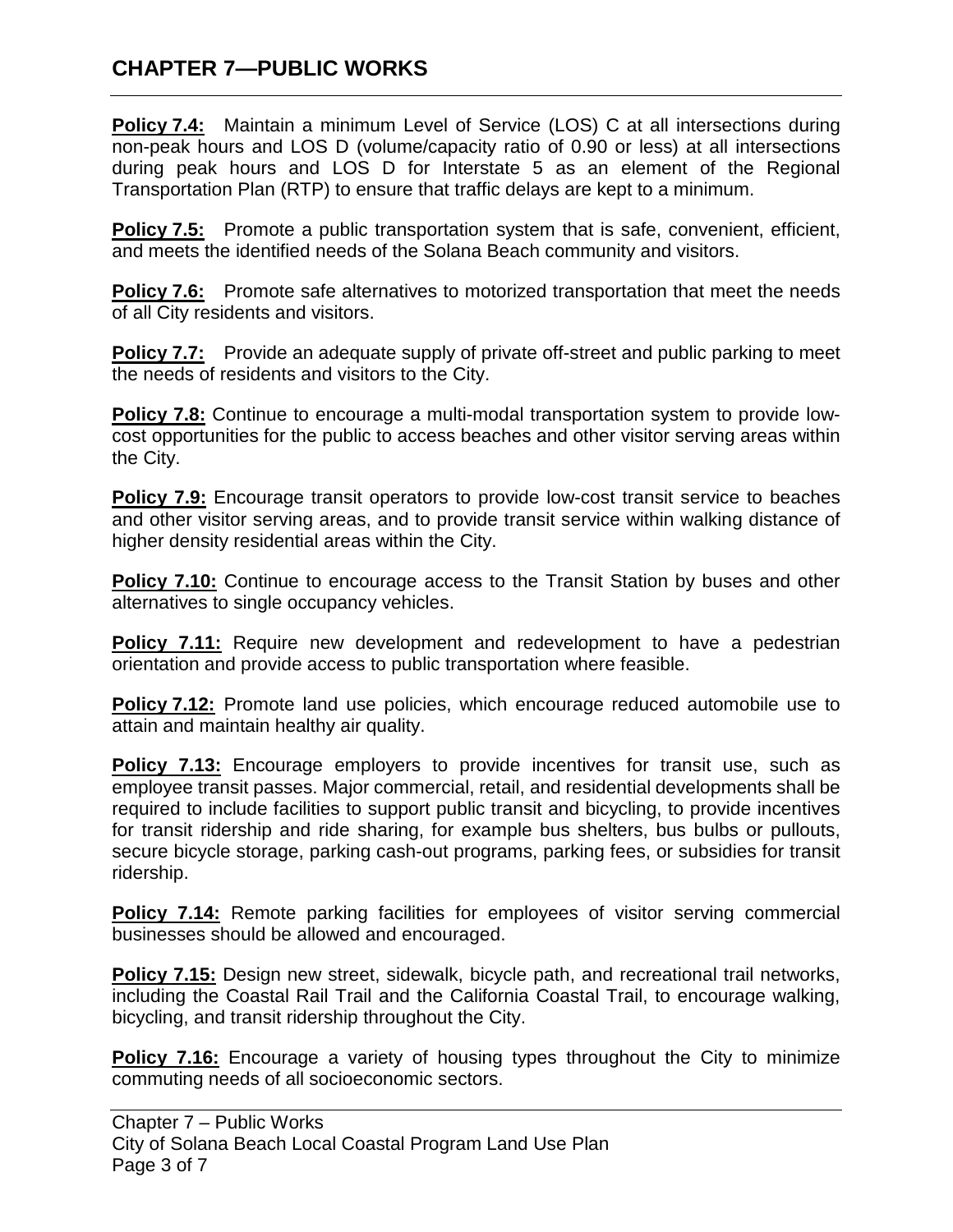# **CHAPTER 7—PUBLIC WORKS**

**Policy 7.17:** Improvements to existing public roads shall be encouraged as necessary for public safety and to improve access to recreation areas where such improvements are consistent with all policies of the LCP.

**Policy 7.18:** Improvements to major road intersections for public safety or increased vehicle capacity shall be permitted, as necessary, in existing developed areas and where such improvements are sited and designed to be consistent with all policies of the LCP.

**Policy 7.19:** In scenic areas, roadway improvements shall be designed and constructed to protect public views and avoid or minimize visual impacts and to blend in with the natural setting to the maximum extent feasible.

**Policy 7.20:** Measures to improve public access to beaches and recreation areas through the use of transit and alternative means of transportation should be explored in coordination with regional and state agencies including San Diego County, NCTD, SANDAG and Caltrans, and any other appropriate transit providers. Measures may include, but are not limited to:

- Increased transit service;
- Improved transfer opportunities between regional transit routes and routes serving the Coastal Zone;
- Provision of parking facilities for bicycles, motorcycles and transit vehicles at recreation areas;
- Development of park-and-ride or other staging facilities within the City; and
- Implementation of beach and other recreation shuttles.

**Policy 7.21:** Road improvements to provide legal access to or facilitate development of a legal parcel may be permitted provided such improvements are consistent with all policies of the LCP. Existing legal roads shall be utilized for access where feasible.

**Policy 7.22:** New road construction and road maintenance shall minimize landform alteration and impacts to visual resources and ESHA. Roadway improvements shall be the least environmentally damaging feasible alternative available. Rural (limited secondary) roads shall be the minimum width necessary to accommodate traffic, including public safety vehicles, consistent with Solana Beach Fire Department standards. Road construction, maintenance and improvements shall conform to BMPs designed to achieve the standards set forth above.

**Policy 7.23:** Projects to calm and improve traffic flow and safety on Pacific Coast Highway/Highway 101 such as establishing bike lanes, coordinating, retiming or eliminating traffic signals, providing traffic circles or roundabouts, roadway or lane narrowing measures, providing off-street parking, diagonal parking and installing pedestrian crossings (where feasible) shall be supported and permitted to the extent they are consistent with all other policies of the LCP.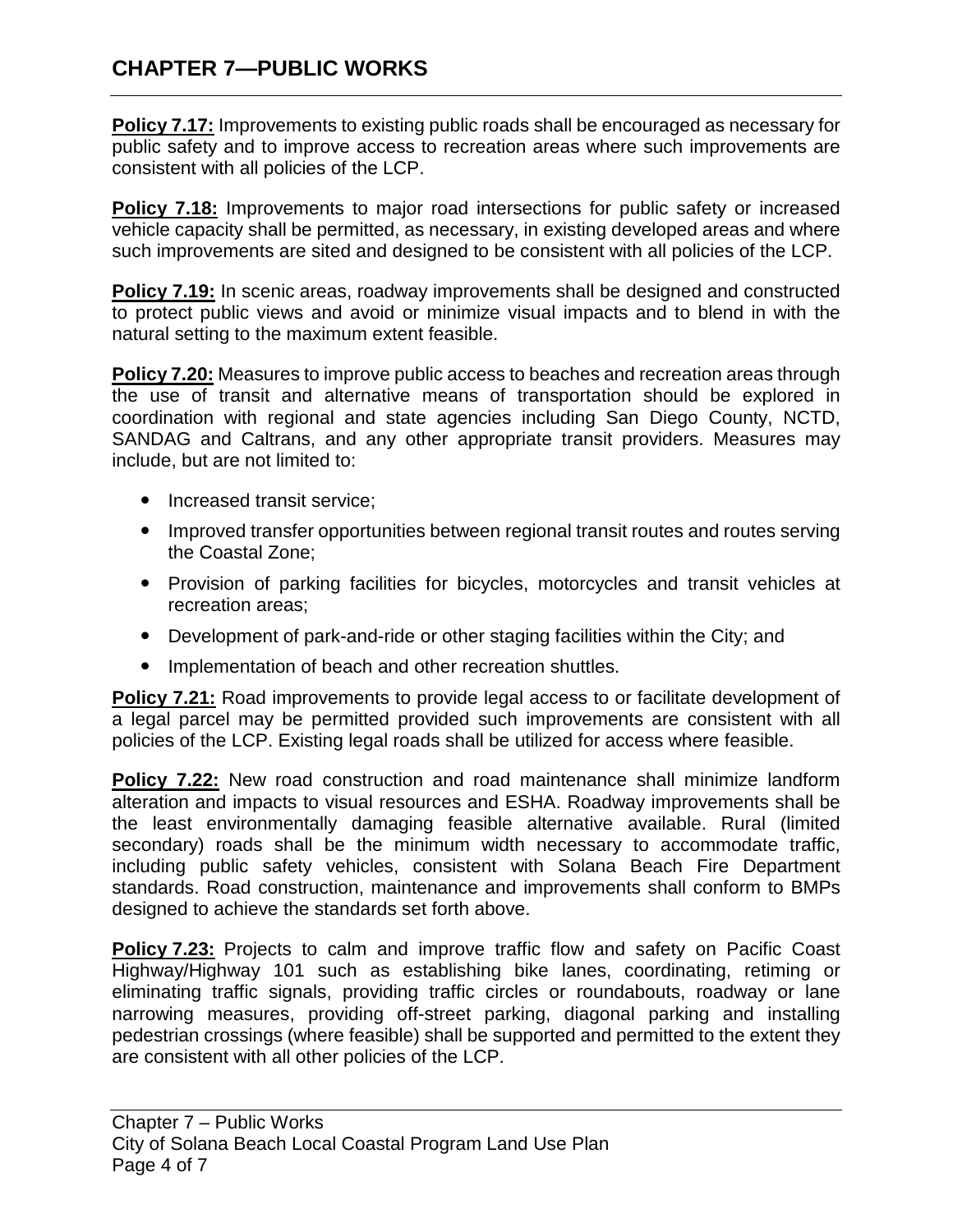# **CHAPTER 7—PUBLIC WORKS**

**Policy 7.24:** Restrictions on, or elimination of, existing on-street public parking on Pacific Coast Highway/Highway 101 shall not be permitted unless a comparable number of replacement parking spaces are provided in the immediate vicinity and it is demonstrated that such restrictions or elimination will not adversely impact public coastal access.

**Policy 7.25:** The City shall continue to pursue the following circulation and roadway improvements in the City:

- Work with Caltrans to coordinate traffic signals on Lomas Santa Fe Drive;
- Improving the current circulation pattern around the post office in an effort to reduce local congestion on Sierra Avenue;
- Development of methods to accommodate summer beach traffic;
- Explore the potential for a bicycle trail on San Andres Drive and Highland Drive;
- Maintain the scenic highway designation for Highway 101;
- Explore the opportunity for replacing traffic signals with roundabouts at various intersections in the City; and,
- Develop methods to address traffic generated by local schools.

**Policy 7.26:** Facilitate circulation in and through the City, the City should undertake the following implementation strategies:

- Work with appropriate City, county, and state agencies to maximize the capacity of Via De La Valle, including improvements in the Via De La Valle/I-5 interchange area.
- Develop a synchronization system for all existing and future traffic signals along Lomas Santa Fe Drive to function in a coordinated manner, particularly during peak hours. This system shall be coordinated with Caltrans facilities and City staff shall periodically review synchronization effectiveness and make necessary system adjustments.
- Adopt roadway design standards to conform to the functional classification descriptions included in the General Plan Circulation Element and require that all new facilities be implemented in conformance with those standards. Most existing streets in the City were developed in conformance with County of San Diego Standards, which would serve as a good starting point for the development of Solana Beach Standards.
- Program into the City's Capital Improvement Program (CIP) appropriate proposals contained in the Circulation Element, including the upgrading of existing roadways to appropriate standards.
- Develop a program to monitor traffic volumes and levels of service on Solana Beach roadways and at intersections to facilitate the maintenance of the minimum levels of service specified in the General Plan Circulation Element.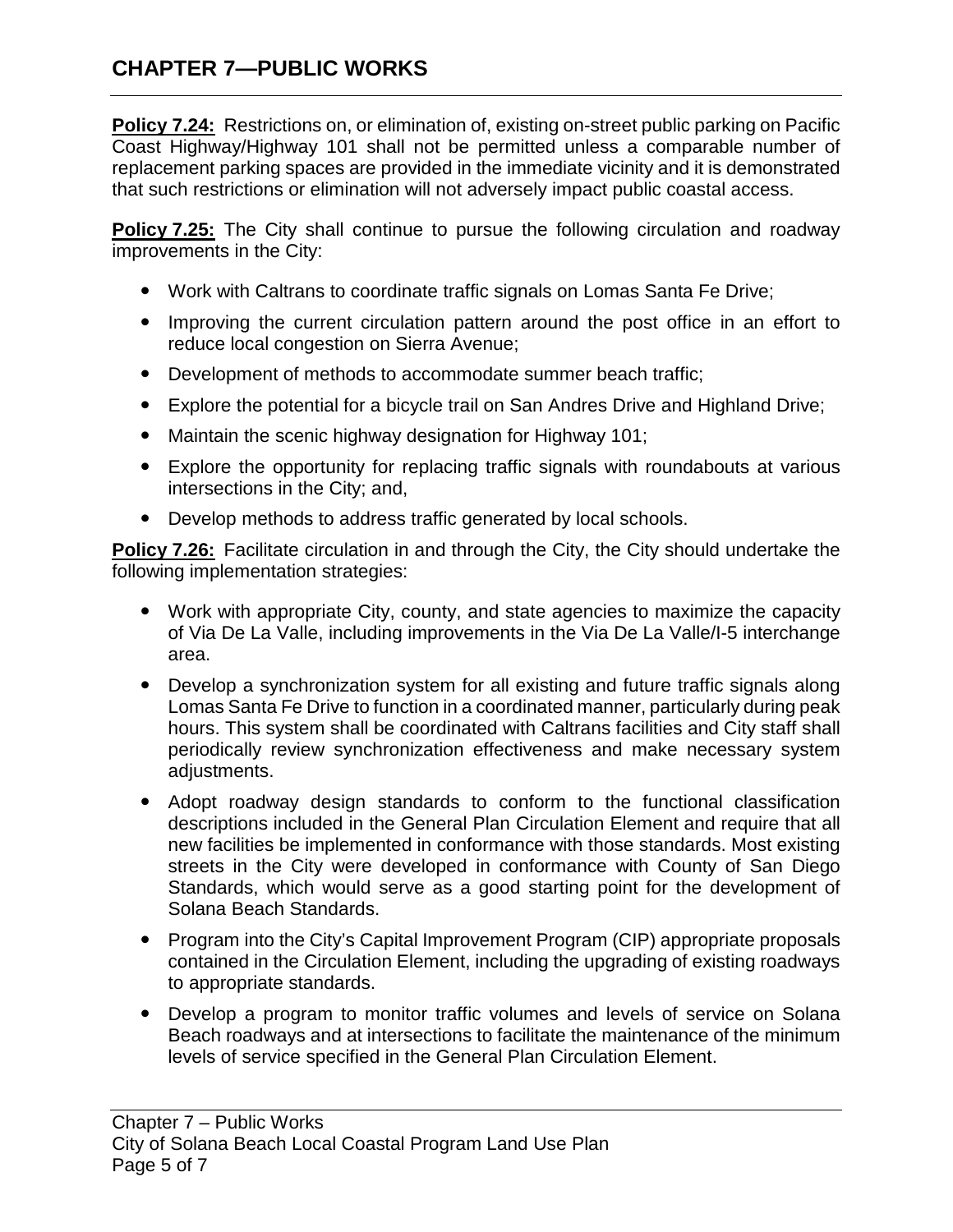- Establish the threshold of significance for determining when the traffic generated by a proposed development will have a potential significant adverse environmental impact.
- The City should require traffic studies in conjunction with its development review process for development proposals for all projects generating more than 100 average daily trips (ADT).
- Develop a signage program which directs visitors to the Del Mar Fairgrounds to use preferred routes so as to minimize their use of residential street areas and avoid conflicts with local residential road users.

## **3. Green Infrastructure / Water Systems / Wastewater Management**

**Policy 7.27:** Promote the development of green infrastructure in the City when new facilities are needed or older existing facilities are in need of maintenance, repair or replacement.

**Policy 7.28:** Additional water storage facilities and/or new pipelines may be allowed in the City to replace deteriorated or undersized facilities and/or to ensure an adequate source of domestic and fire protection water supply during outages or pipeline interruptions provided such facilities are designed and limited to accommodate existing or planned development and can be found to be consistent with all applicable policies of the LCP.